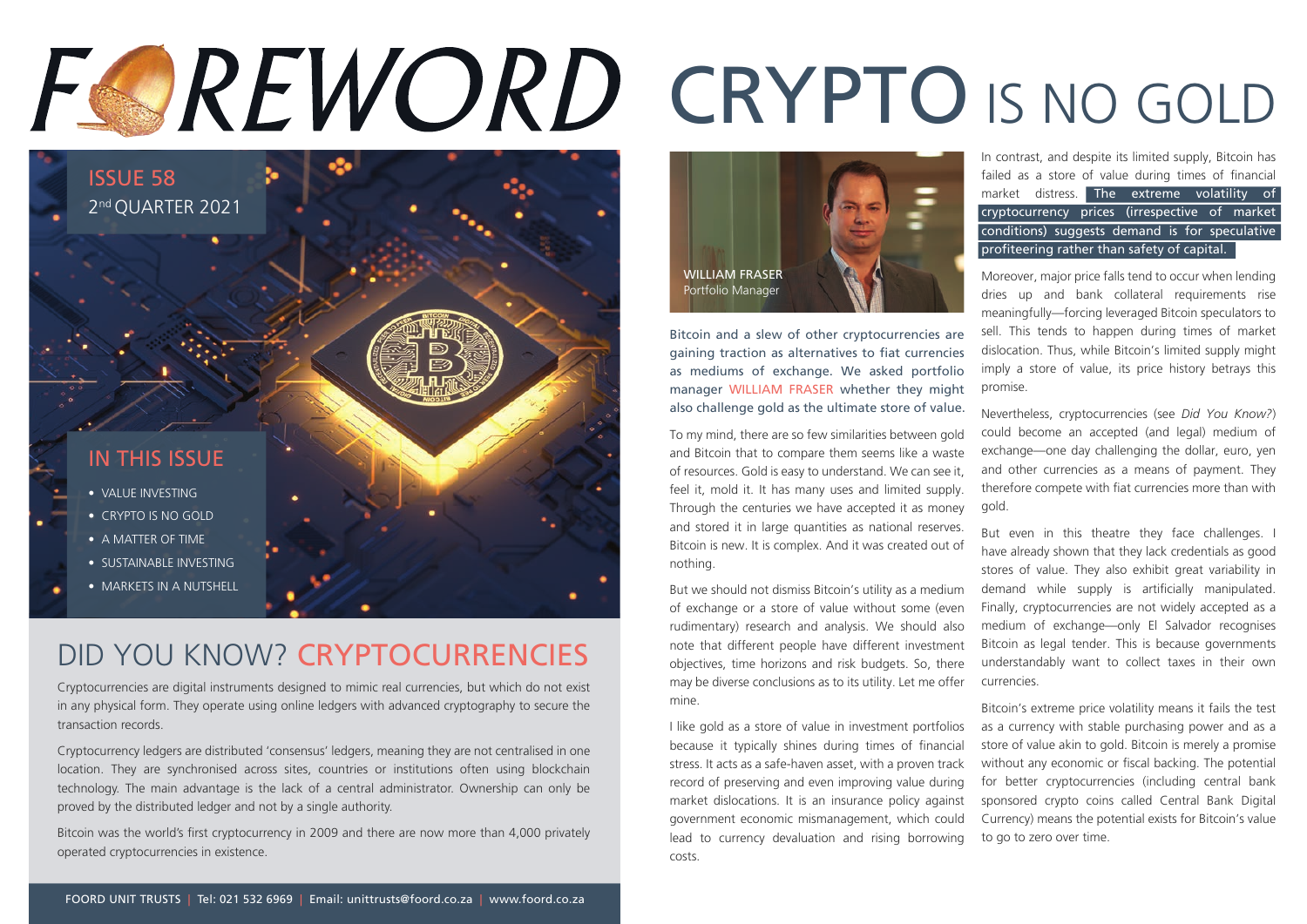### SUSTAINABLE INVESTING — WE'VE BEEN HAVING IT



Sustainable investing has become the latest hot investment trend, with a global proliferation of funds promoting environmental, social and governance (ESG) outcomes. Managing director PAUL CLUER notes that Foord has always integrated ESG thinking into its investment process.

Sustainable investing uses ESG factors to evaluate investments in addition to normal financial risk-return metrics. The expectation is that well-governed businesses that strive to reduce their carbon footprints and promote socially progressive causes are best positioned to grow.

With a stellar 40-year track record of successful investing, this is not new news to Foord. As long-term investors, the enduring sustainability of income streams has always been fundamental to Foord's investment philosophy. As the man from the Vodacom ad would say, "We've been having it."

Foord has always considered sustainability factors in its formal macro view, economic and earnings forecasts, probability analysis and top-down asset allocation. Foord also uses ESG factors as a subjective measure to rank attractively priced companies or when evaluating management of investee companies.

The firm has nevertheless improved the rigour, recording and reporting of its ESG research and ESG policy. Some of this relates to investor demand and some to regulatory initiatives, including in the EU where the Foord global funds are domiciled.

We now formally record an ESG risk score for the companies in which we are invested. Foord subscribes to several leading ESG risk scoring services. This includes a leading South African research unit and a leading global unit. The investment team may also calculate its own risk score using a probability/outcome ESG risk scoring matrix.

What are the implications for the investment portfolios of having scored ESG risks at security level? I will be frank in confessing that we do not manage these ESG risks by applying aggregate limits on specific economic sectors, such as fossil fuels or fertilisers. Nor do we set caps, for example on carbon emissions, for our investment portfolios.

Foord does, however, commit to incrementally improve the individual and aggregate ESG risk scores for its portfolio investments. How we do this depends on how we categorise the stock-level risks. We categorise investments into three broad risk groups: negligible to low ESG risks, medium to high ESG risks and severe ESG risks.

We undertake to monitor the risk scores of companies assessed as having negligible to low risks, to ensure the score does not deteriorate. It is worthwhile noting here that these are point-in-time ratings. They will move over time, which means risk scores may deteriorate as well as improve.

For medium or high risk scores, we commit to influencing investee entities to incrementally promote improved ESG outcomes. This can take the form of management engagement (which is common and widespread) or voting on formal resolutions put to shareholders on ESG issues. Management engagement is behind-the-scenes shareholder activism. Voting on resolutions is captured in our proxy voting records, which we disclose to investors.

Foord has always considered sustainability factors in its formal macro view, economic and earnings forecasts, probability analysis and top-down asset allocation.

We will avoid investing into counters with severe risks. We will carefully consider divesting from counters already owned in the portfolio where ESG scores deteriorate to unacceptable levels. Finally, we undertake to report to investors on ESG developments and specifically regarding the proxy voting record. We do this in our annual Stewardship Report which is carried on our website.

What are the early take-aways from this risk scoring activity? Firstly, scoring of non-equity investments is less advanced than for companies. Equity funds have more robust scores with more instruments covered than multi-asset funds.

Secondly, the Foord funds score broadly in line with peer groups and benchmarks on overall ESG scores. This is to be expected in a market as small as South Africa's, with limited choice amongst a shrinking pool of listed investments.

Thirdly, most of the risk comes from the S (social) pillar of the ESG risk score, followed by G (governance). While we tend to think of ESG as a proxy for environmental risks, the S and G pillars cover the gamut of other risks: from labour standards, diversity, data privacy and animal testing, to lobbying, corruption and remuneration.

Finally, the Foord funds score well on the E (environmental) pillar risk exposures. The Foord global funds and Foord Balanced Fund qualify for global funds rating service Morningstar's 'Low Carbon Designation™' badge due to low carbon risk and fossil fuel involvement scores. The Foord Equity Fund in South Africa narrowly misses the qualification criteria, but has about half the JSE's resource-heavy level of fossil fuel involvement. Sadly, Morningstar has insufficient coverage of the other Foord funds to credibly rate them in this area.

For now, we will publish Morningstar's Low Carbon Designation™ badges on the fact sheets of qualifying funds, but will not otherwise publish fund or component scores. ESG asks investors to grapple with complex issues to which there are no obvious answers—for example, is saving human lives less important than animal welfare or checking evil pharmaceutical profiteers?

We don't have a firm view on this and many other equally hard questions. Nor should we be the bastions of these trade-off quandaries as fund managers. We do, however, undertake to score, monitor, engage and vote to improve ESG outcomes and to avoid securities where the risk is untenable.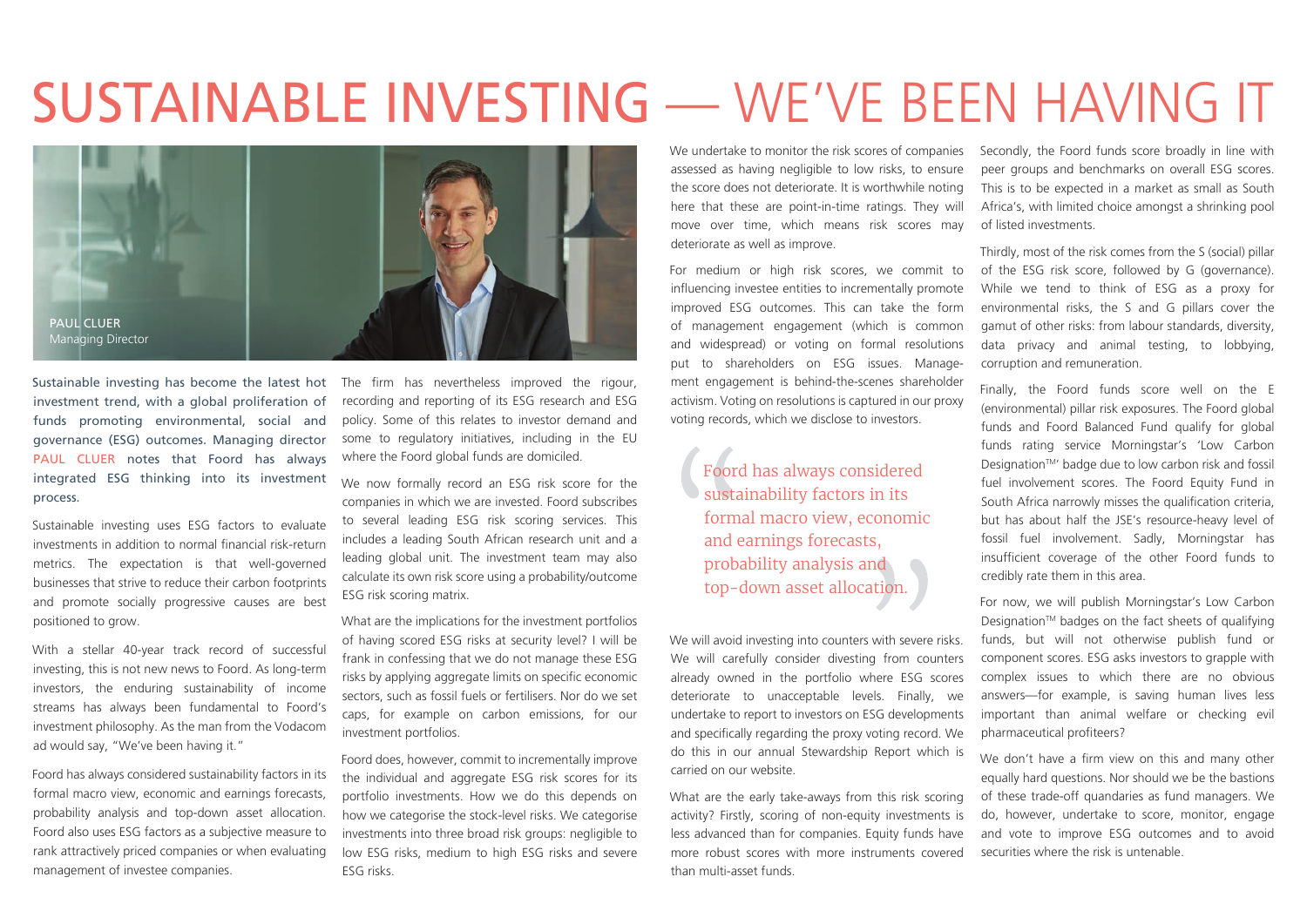# A MATTER OF TIME FOORD-WE FIND VALUE



The good things in life take time to be cultivated and enjoyed—why should investing be any different? Foord Singapore portfolio manager JC XUE reminds us that slowing down can be powerful.

The accelerating pace of technological development has brought efficiency to our lives, but is increasingly eroding our capacity for patience. Subtly, but surely, technology is influencing society to demand that everything be faster. We read Twitter instead of books, we watch short TikTok clips instead of long videos and we seek to get rich fast instead of slowly. In such a world, slowing down to appreciate time can be powerful.

We can appreciate time in the context of investing. Reuters reported that the average holding period for US shares hit a record low of 5.5 months in June 2020 (down from 14 months in 1999). The emergence of zero-commission trading has turned markets into casinos. The gamification of share trading platforms has incentivised more trade activity in shorter periods.

Shrinking holding periods means fewer investors think of stocks as owning businesses: this offers opportunities for patient investors with much longer time horizons. Lengthening time horizons from mere months to years or decades improves investment success rates. We should be willing to build wealth slowly.

We can also appreciate time as a dimension to evaluate businesses—fast and slow are both useful lenses to evaluate competitive advantages of companies. Retail giant Amazon thrives on the fastest delivery times. Apparel vendor Zara keeps customers returning by responding fastest to fashion trends. However, in the luxury segment it takes decades to build brand heritage. Chanel's 100-year old heritage makes its allure and iconic designs built around its eponymous founder more powerful.

#### Lengthening time horizons from mere months to years or decades improves investment success rates.

In alcohol, the best spirits and wine take years to age. You cannot accelerate time to create 20-year-old whiskey (though some have tried). In media, memory builds nostalgia, which is a function of time. Franchises like Star Wars monetise nostalgia and build nostalgia for new generations. In sports, a loyal fan base is built through years of winning trophies. You cannot recreate the fan base without the legacy of success.

Companies thus exploit the value of time through the spectrum of very long versus very short. Products and services delivered on the extreme ends of the time spectrum therefore have advantages that are difficult to replicate.

At Foord, we harness time by setting longer investment horizons to reap the rewards of compounding business value over decades, not months. And by building portfolios with durable businesses that understand how time can create formidable competitive advantages.



The savings industry likes to complicate matters by trying to place fund managers into a myriad of style boxes. Foord Singapore portfolio manager ISHRETH HASSEN writes that Foord eschews manager style labels and just seeks to find value.

You may have seen how investment consultants label fund managers as having 'growth' or 'growth at a reasonable price' or 'quality' or 'value' or 'momentum' styles, or even a combination of several styles. These labels refer to the kind of companies they like to invest in and are mostly self-explanatory.

#### Foord has always sought to buy quality businesses priced at less than what they are truly worth—and then hold them for the long term.

However, style definitions are not relevant for true long-term investors (like Foord). This is because, over time, good companies reflect many (if not all) of these style descriptors at various points in the business and market cycles. Sometimes a share price might be temporarily depressed and it may look like a 'value' share. In booming business cycles it will show 'growth' attributes, while during frothy stock market periods it might appear to be a 'momentum' stock, and so on.

What does matter is the price you paid when you invested, and how cheap that price is measured against the future value of that business. Foord has always sought to buy quality businesses priced at less than what they are truly worth—and then hold them for the long term. If we find value correctly and then properly diversify the portfolio to manage risks, the long-term compounding of earnings growth will protect investors from the ravages of inflation.

This is, quite simply, what we call 'value investing'. And to us, value investing is a very broad church. Sometimes we find value in the traditional sense when a company is priced way lower than the value of its underlying assets (it may or may not be a quality business, and very often it's not). The return from the investment comes when some catalyst closes the gap between price and underlying value. When this occurs, you must redeploy the capital into the next investment idea.

We also find value in high-quality, long-term compounding businesses that at first look expensive, but which offer good value based on how much we think they can grow in the coming years. Value for Foord is not only about what a company is worth today or next year, but more about what we think it will be worth in five, ten or fifteen years. This is the best kind of value to find, because it can deliver the most powerful long-term compounding.

We avoid style labels for good reason. You should be wary of them, too. We work hard to understand where a business will be in the future, then buy it at a good enough price such that the future value delivers a satisfactory return to our investors for the risk taken. And then we manage the risks by diversifying, which is the only free lunch available to investors.

We find value. It's as simple as that.